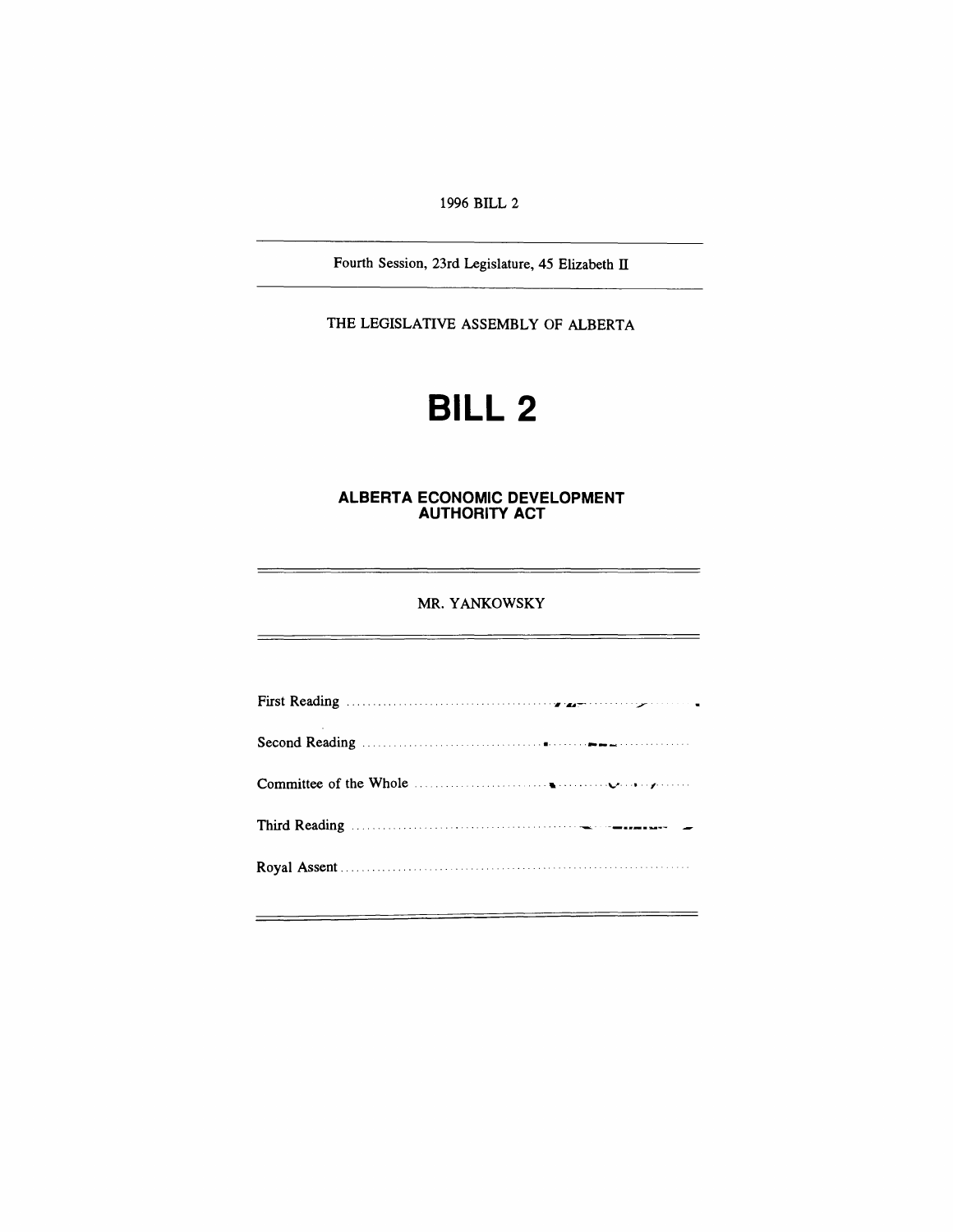*Bill 2 Mr. Yankowsky*

# *BILL 2*

## *1996*

## *ALBERTA ECONOMIC DEVELOPMENT AUTHORITY ACT*

*(Assented to , 1996)*

*Table ofContents*

| Definitions           |   |
|-----------------------|---|
| Establishment of AEDA |   |
| <b>AEDA</b> powers    |   |
| <b>Bylaws</b>         |   |
| <b>Staff</b>          |   |
| Annul report          |   |
| Expiry                | ∽ |

*HER MAJESTY, by and with the advice and consent of the Legislative Assembly of Alberta, enacts as follows:*

*Definitions 1 In this Act,*

- *(a) "Authority" means the Alberta Economic Development Authority established under section 2;*
- *(b) "Board" means the Board of Management of the Authority established under section 2;*
- *(c) "Council" means the Economic Council of the Authority established under section 2;*
- *(d) "Executive" means the Executive of the Authority established under section 2;*
- *(e) "Minister" means the Minister determined under section 16 of the Government Organization Act as the Minister responsible for this Act.*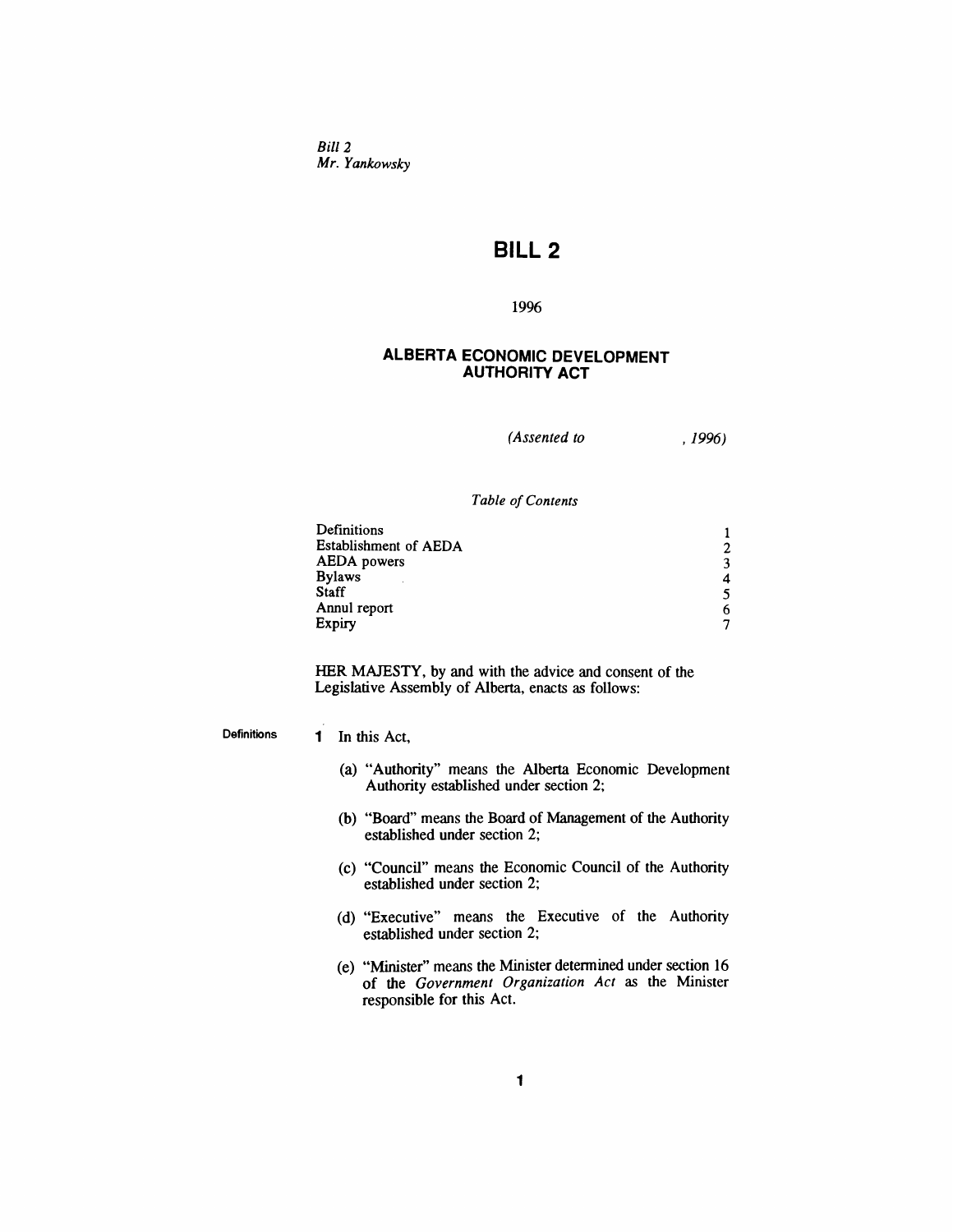*Establishment of AEDA*

*2(1) The Alberta Economic Development Authority is established, consisting of the members of the Executive, Board and Council.*

- *(2) The Executive of the Authority consists of*
	- *(a) the Premier of Alberta, who is the Executive Chair,*
	- *(b) the Minister, who is the Executive Vice-chair, and*
	- *(c) any other persons appointed as Chairs by the Minister.*
- *(3) The Board of Management of the Authority consists of*
	- *(a) the Executive, and*
	- *(b) any other persons appointed as members of the Board by the Minister.*
- *(4) The Economic Council of the Authority consists of*
	- *(a) the Executive, and*
	- *(b) any other persons appointed as members of the Council by the Minister.*

*(5) The Minister may prescribe the term of office of any member that the Minister appoints under this section.*

*(6) The members of the Authority may not receive remuneration except for reasonable living and travelling expenses, in an amount prescribed by the Minister, while away from their ordinary places of residence while exercising their powers as members of the Authority.*

- *<sup>A</sup>EDA powers 3(1) The Authority may, with the approval of the Executive,*
	- *(a) assist in the development of economic development strategy and priorities in Alberta;*
	- *(b) advise, report to and make recommendations to the Executive Council of Alberta on matters relating to economic development in Alberta;*
	- *(c) encourage public discussion through public consultation on matters relating to economic development in Alberta;*
	- *(d) identify and review current and emerging issues and policies relating to economic development in Alberta;*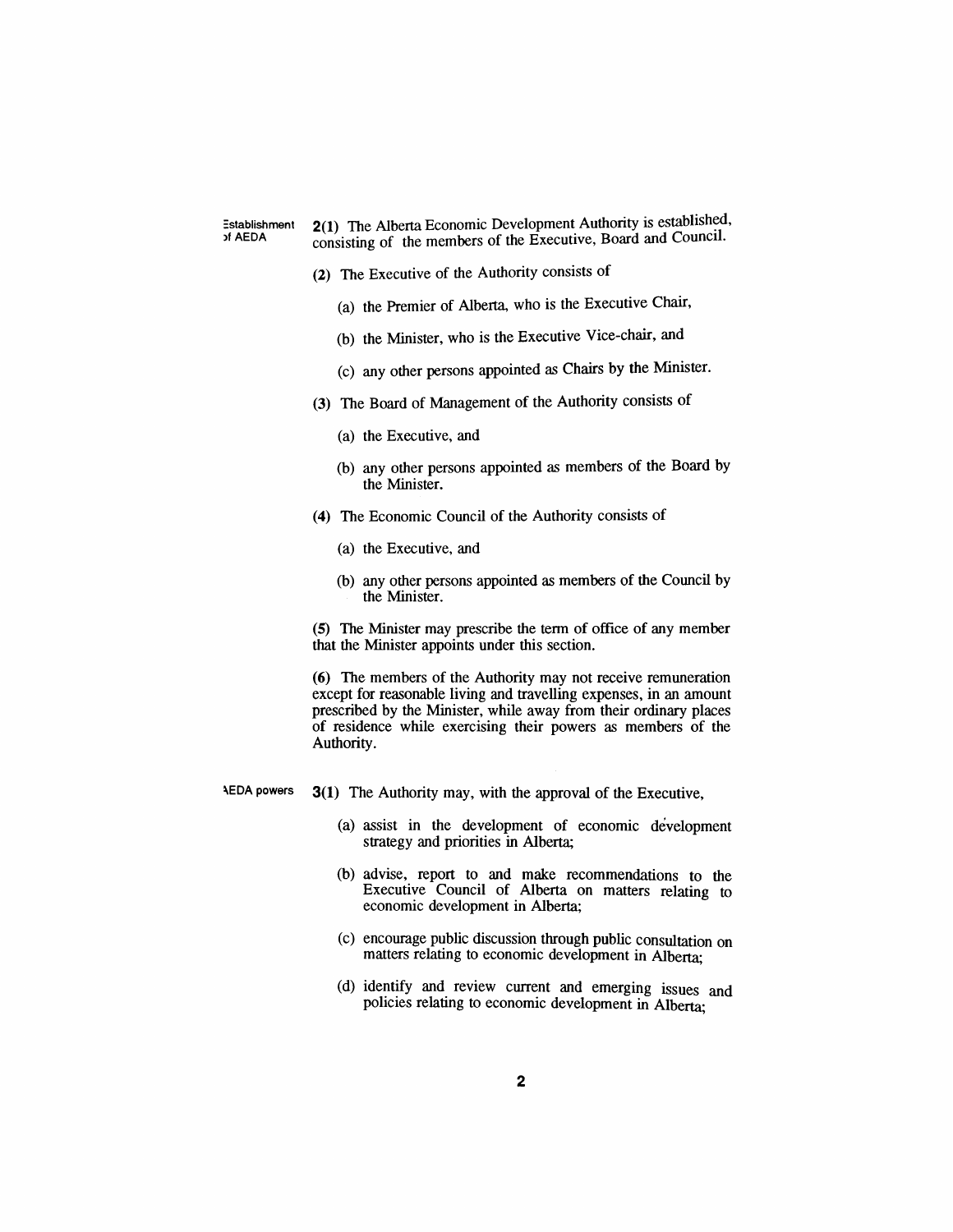*(e) carry out any other activities that the Executive Chair or the Authority considers appropriate.*

*(2) The Authority in exercising its powers under subsection (1) may, if it has sufficient funds in its budget,*

- *(a) receive and hear submissions respecting economic development from individuals, businesses, universities and groups;*
- *(b) undertake research on matters related to economic development;*
- *(c) make referrals and recommendations to, and consult and collaborate with, all levels of Government, Government agencies, professional and trade associations, businesses, universities and other persons on matters affecting and concerning economic development in Alberta;*
- *(d) with the approval of the Executive, publish reports, studies and recommendations that the Executive considers necessary.*

*(3) The Authority may delegate any of its powers, except the power to make by-laws, to the Executive, Board or Council or to a committee of the Executive, Board or Council.*

*By-laws 4(1) The Authority may, with the approval of the Minister, make by-laws*

- *(a) establishing committees of the Authority, Executive, Board and Council;*
- *(b) providing for quorums of the Authority, Executive, Board and Council and their committees;*
- *(c) respecting the conduct of the business and affairs and conducting the meetings of the Authority, Executive, Board and Council and their committees.*

*(2) The Regulations Act does not apply to by-laws made under subsection (1).*

*Staff 5 The Minister may provide administrative, secretarial and clerical services required by the Authority.*